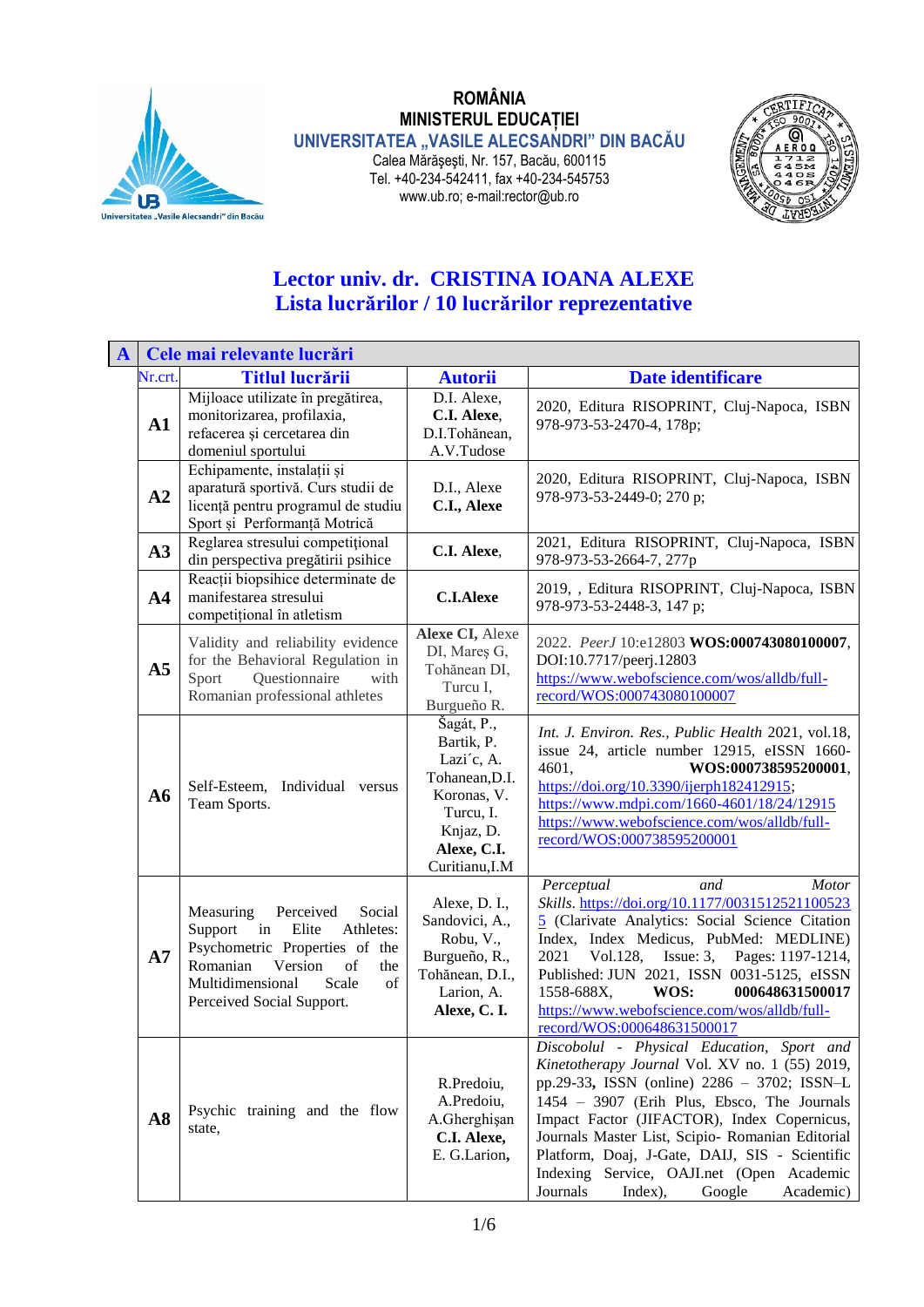| A9          | Is there a relationship between<br>pennation<br>angle<br>the<br>of<br>gastrocnemius<br>muscle<br>and  <br>quickness in female college<br>sprinters? | A.Hamza,<br>Naglaa E.,<br>M. Saad,<br>A. Larion,<br>C. I., Alexe    | http://discobolulunefs.ro/wp-<br>content/uploads/2019/06/Discobolul-Nr.-55-<br>Martie-2019.pdf<br>Journal of Physical Education and Sport (JPES),<br>Vol 19 (Supplement issue 6), Art 306 pp $2062 -$<br>2065, 2019 online ISSN: 2247 - 806X; p-ISSN:<br>$2247 - 8051$ ; ISSN - L=2247-8051, (Scopus<br>Elsevier, Erih Plus Nsd, CrossRef, EBSCO<br>SportDiscus with full tex, Index Copernicus,<br>DOAJ, Scipio, ProQuest, Open J-Gate, Google<br>Academic); DOI:10.7752/jpes.2019.s6306,<br>https://efsupit.ro/images/stories/november2019/Ar<br>$t\%20306.pdf$ . |
|-------------|-----------------------------------------------------------------------------------------------------------------------------------------------------|---------------------------------------------------------------------|---------------------------------------------------------------------------------------------------------------------------------------------------------------------------------------------------------------------------------------------------------------------------------------------------------------------------------------------------------------------------------------------------------------------------------------------------------------------------------------------------------------------------------------------------------------------|
| ${\bf A10}$ | The profile of the emotional-<br>affective state of the middle and<br>long distance runing athlets<br>during the competition                        | Grigore V.<br>Alexe C.I.<br>Alexe D.I.<br>Mitrache G.<br>Predoiu R. | Procedia - Social and Behavioral Sciences, ISSN<br>1877-0428 Elsevier, Volum 84 / 2013 p.1269-<br>1274, (index SCOPUS, ScienceDirect, WOS);<br>WOS:000323984200244<br>DOI: 10.1016/j.sbspro.2013.06.742<br>https://www.sciencedirect.com/science/article/pii/<br>S1877042813018168;<br>https://www.webofscience.com/wos/alldb/full-<br>record/WOS:000323984200244                                                                                                                                                                                                   |

**B Teza de doctorat** Titlul tezei "**Reglarea stresului competiţional din perspectiva pregătirii psihice la atleţii specializaţi în probe de semifond şi fond "** (susţinută în anul 2012 la U.N..E.F.S. Bucureşti, coordonator prof. univ. dr. Grigore Vasilica, aflata în depozitul legal al Bibliotecii Naționale a României la cota V 98632)

|    | $\mathbf{C}$   Brevete de invenție și alte titluri de propietate industrială |  |
|----|------------------------------------------------------------------------------|--|
| C1 |                                                                              |  |

| D |                | Cărți și capitole în cărți                                                                                                                |                                                                         |                                                                           |  |
|---|----------------|-------------------------------------------------------------------------------------------------------------------------------------------|-------------------------------------------------------------------------|---------------------------------------------------------------------------|--|
|   | Nr.crt.        | <b>Titlul lucrării</b>                                                                                                                    | <b>Autorii</b>                                                          | Date identificare                                                         |  |
|   | $\mathbf{D}1$  | Reglarea stresului competițional<br>din perspectiva pregătirii psihice                                                                    | C.I. Alexe,                                                             | 2021, Editura RISOPRINT, Cluj-Napoca, ISBN<br>978-973-53-2664-7, 277p     |  |
|   | D2             | Simularea de condiții, captarea<br>mișcării și analiza datelor în<br>cercetarea din domeniul<br>sportului                                 | D.I. Alexe,<br>C.I. Alexe.<br>C. Man.<br>T.M.Iconomescu,<br>Ilie Mihai, | 2020, , Editura RISOPRINT, Cluj-Napoca, ISBN<br>978-973-53-2492-6, 130p;  |  |
|   | D3             | Mijloace utilizate în pregătirea,<br>monitorizarea, profilaxia,<br>refacerea și cercetarea din<br>domeniul sportului                      | D.I. Alexe.<br>C.I. Alexe,<br>D.I.Tohănean,<br>A.V.Tudose               | 2020, Editura RISOPRINT, Cluj-Napoca, ISBN<br>978-973-53-2470-4, 178p;    |  |
|   | $\mathbf{D4}$  | Echipamente, instalații și<br>aparatură sportivă. Curs studii de<br>licență pentru programul de<br>studiu Sport și Performanță<br>Motrică | D.I., Alexe<br>C.I., Alexe                                              | 2020, Editura RISOPRINT, Cluj-Napoca, ISBN<br>978-973-53-2449-0; 270 p;   |  |
|   | D <sub>5</sub> | Reacții biopsihice determinate<br>de manifestarea stresului<br>competitional în atletism                                                  | <b>C.I.Alexe</b>                                                        | 2019, , Editura RISOPRINT, Cluj-Napoca, ISBN<br>978-973-53-2448-3, 147 p; |  |
|   | D <sub>6</sub> | Coordonate ale personalității<br>sportivilor de performanță.<br>Repere conceptuale,<br>metodologice și practice                           | C. Nechifor,<br>A. Sandovici,<br><b>C.I.Alexe</b>                       | 2019, Editura RISOPRINT, Cluj-Napoca, ISBN<br>978-973-53-2433-9, 149 p.;  |  |
|   | D7             | Jogging de la A la Z - Vol.I                                                                                                              | Alexe D.I.,                                                             | 2011, Editura PIM, Iași, ISBN 978-606-13-0638-1                           |  |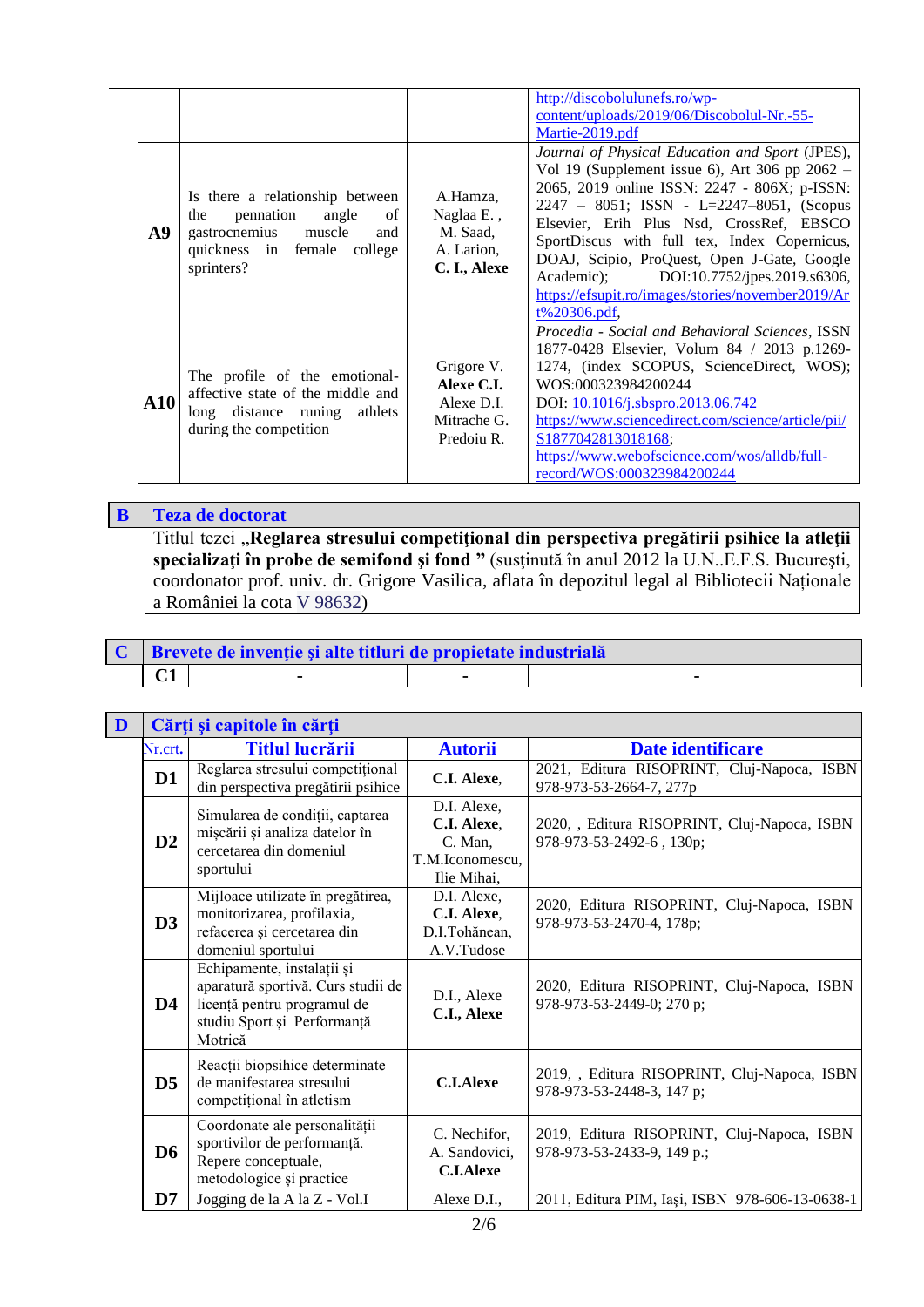|                |                               | Alexe C.I.  | (general) 978-606-13-0639-8 (vol. I), 198 p.;   |
|----------------|-------------------------------|-------------|-------------------------------------------------|
| D <sub>8</sub> | Jogging de la A la Z - Vol.II | Alexe D.I., | 2012, Editura PIM, Iași, ISBN 978-606-13-0638-1 |
|                |                               | Alexe C.I.  | (general) 978-606-13-0714-2 (vol. II), 170 p.;  |
| D9             | Jogging pentru toți           | Alexe C.I.  | 2010, Editura Pro-Didact, Bacău, ISBN 978-973-  |
|                |                               |             | 1918-05-1, 106 p.;                              |

| E |                |                                                                                                                                                                                                   |                                                                                                                                   | Articole/studii în extenso, publicate în reviste din fluxul științific internațional principal                                                                                                                                                                                                                                                                                                                                                                                |
|---|----------------|---------------------------------------------------------------------------------------------------------------------------------------------------------------------------------------------------|-----------------------------------------------------------------------------------------------------------------------------------|-------------------------------------------------------------------------------------------------------------------------------------------------------------------------------------------------------------------------------------------------------------------------------------------------------------------------------------------------------------------------------------------------------------------------------------------------------------------------------|
|   | Nr.crt.        | <b>Titlul lucrării</b>                                                                                                                                                                            | <b>Autorii</b>                                                                                                                    | Date identificare                                                                                                                                                                                                                                                                                                                                                                                                                                                             |
|   | E1             | Validity and reliability evidence<br>for the Behavioral Regulation in<br>Questionnaire<br>with<br>Sport<br>Romanian professional athletes                                                         | Alexe CI, Alexe<br>DI, Mareş G,<br>Tohănean DI,<br>Turcu I,<br>Burgueño R.                                                        | 2022. PeerJ 10:e12803 WOS:000743080100007,<br>DOI:10.7717/peerj.12803<br>https://www.webofscience.com/wos/alldb/full-<br>record/WOS:000743080100007                                                                                                                                                                                                                                                                                                                           |
|   | E2             | Self-Esteem, Individual versus<br>Team Sports.                                                                                                                                                    | Šagát, P.<br>Bartik, P.<br>Lazi'c, A.<br>Tohanean, D.I.<br>Koronas, V.<br>Turcu, I.<br>Knjaz, D.<br>Alexe, C.I.<br>Curitianu, I.M | Int. J. Environ. Res., Public Health 2021, vol.18,<br>issue 24, article number 12915, eISSN 1660-4601,<br>WOS:000738595200001,<br>https://doi.org/10.3390/ijerph182412915;<br>https://www.mdpi.com/1660-4601/18/24/12915<br>https://www.webofscience.com/wos/alldb/full-<br>record/WOS:000738595200001                                                                                                                                                                        |
|   | E <sub>3</sub> | Essay regarding the need for a<br>standard<br>framework<br>of<br>assessment and measurement of<br>flat feet in children                                                                           | A. E. Panaet, C.<br>I. Alexe, C.<br>Marchis, C. M.<br>Man, V.<br>Grigore.,                                                        | Bulletin of the Transilvania University of Braşov,<br>Series IX: Sciences of Human Kinetics • Vol.<br>14(63) No. 1 - 2021, p.235 - 246 ISSN<br>(print): 2344-2026,<br>https://doi.org/10.31926/but.shk.2021.14.6.1.30,<br>http://webbut.unitbv.ro/Bulletin/Series%20IX/202<br>1/BULETIN%20I/30_Panaet.pdf,<br>http://webbut.unitbv.ro/index.php/Series_IX/articl<br>e/view/411                                                                                                |
|   | E4             | Measuring Perceived<br>Social<br>Support in Elite<br>Athletes:<br>Psychometric Properties of the<br>Version of<br>Romanian<br>the<br>of<br>Multidimensional<br>Scale<br>Perceived Social Support. | Alexe, D. I.,<br>Sandovici, A.,<br>Robu, V.,<br>Burgueño, R.,<br>Tohănean, D.I.,<br>Larion, A.<br>Alexe, C.I.                     | Perceptual<br>and<br><b>Motor</b><br>Skills. https://doi.org/10.1177/0031512521100523<br>5 (Clarivate Analytics: Social Science Citation<br>Index, Index Medicus, PubMed: MEDLINE) 2021<br>Pages: 1197-1214,<br>Vol.128,<br>Issue: 3,<br>Published: JUN 2021, ISSN 0031-5125, eISSN<br>1558-688X,<br>WOS:<br>000648631500017<br>https://www.webofscience.com/wos/alldb/full-<br>record/WOS:000648631500017                                                                    |
|   | E <sub>5</sub> | The use of water and other<br>liquids of different chemical<br>composition for hydration in<br>movement activities                                                                                | D.I.Tohanean<br>V.Koronas,<br>P.Sagat,<br>I.Turcu,<br>I.M.Curitianu<br>Cristina Ioana<br>Alexe, D.I. Alexe                        | Revista de Chimie, Volum: 71, Nr.8, An: 2020, pp.<br>249-254, OSIM Nr. R102355, ISSN Print 0034-<br>7752, ISSN Online 2668-8212 (SCOPUS -<br>Elsevier's<br>international<br>indexing<br>database,<br>European Virtual Institute for Speciation Analysis<br>(EVISA), LetPub, SJR - SCImago Journal &<br>Country Rank, CAS - division of the American<br>Chemical Society, World Catalog, Electronic<br>Journals<br>Library)<br>https://revistadechimie.ro/Articles.asp?ID=8297 |
|   | E <sub>6</sub> | Is there a relationship between<br>pennation<br>the<br>angle<br>of<br>gastrocnemius<br>muscle<br>and<br>quickness in female college<br>sprinters?                                                 | A.Hamza,<br>Naglaa E., M.<br>Saad,<br>A. Larion,<br>C. I., Alexe                                                                  | Journal of Physical Education and Sport (JPES),<br>Vol 19 (Supplement issue 6), Art 306 pp $2062 -$<br>2065, 2019 online ISSN: 2247 - 806X; p-ISSN:<br>$2247 - 8051$ ; ISSN - L = 2247 - 8051,<br>DOI:10.7752/jpes.2019.s6306, (Scopus Elsevier,<br>Erih Plus Nsd, CrossRef, EBSCO SportDiscus<br>with full tex, Index Copernicus, DOAJ, Scipio,<br>ProQuest,<br>Open<br>J-Gate,<br>Google<br>Academic); https://efsupit.ro/images/stories/novem<br>ber2019/Art%20306.pdf,    |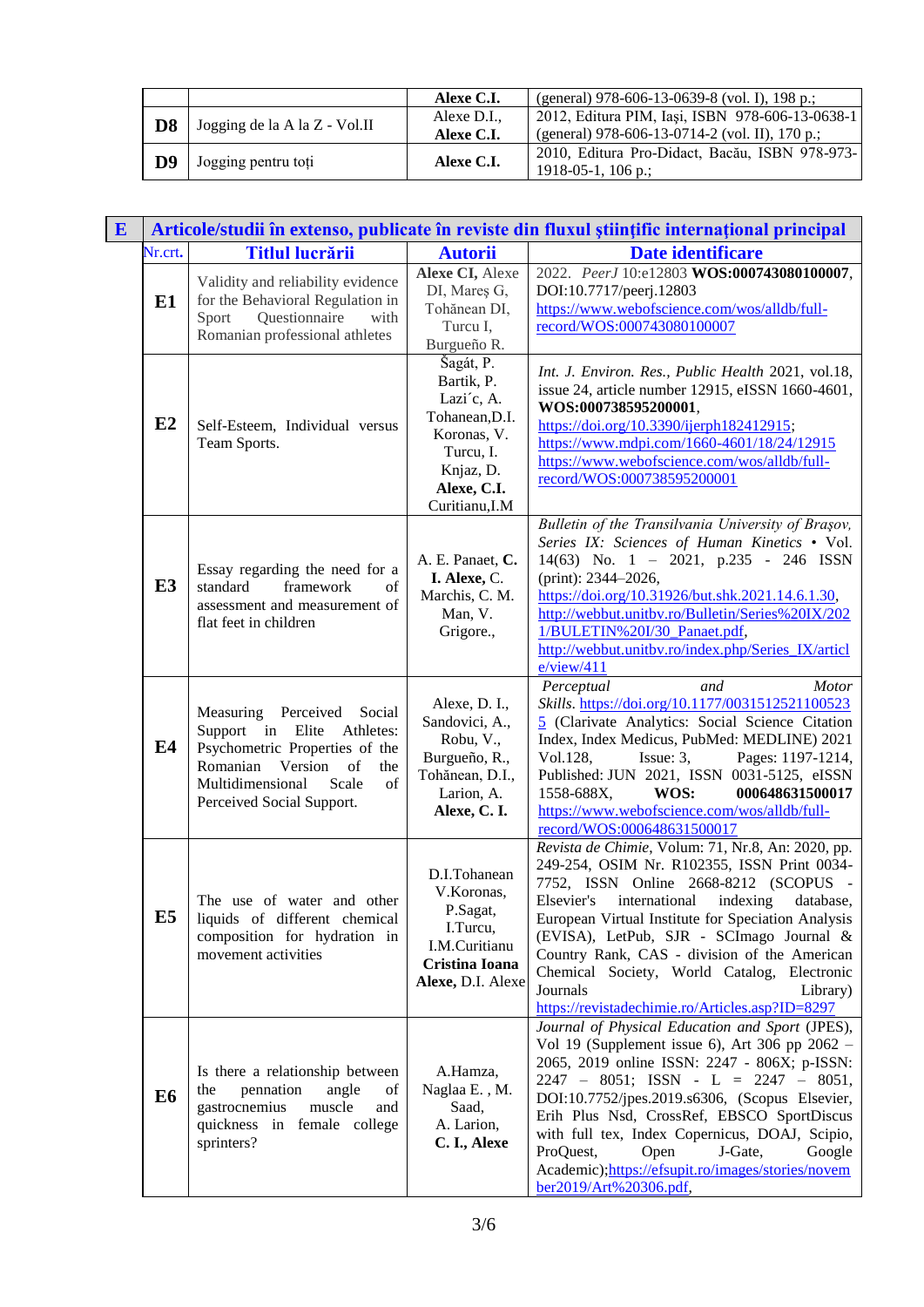| E7             | Psychic training and the flow<br>state,                                                                                                                                     | R.Predoiu,<br>A.Predoiu,<br>A.Gherghişan<br>C.I. Alexe,<br>E. G.Larion,          | Discobolul - Physical Education, Sport and<br>Kinetotherapy Journal Vol. XV no. 1 (55) 2019,<br>pp.29-33, ISSN (online) 2286 - 3702; ISSN-L<br>1454 - 3907 (Erih Plus, Ebsco, The Journals<br>Impact Factor, Index Copernicus, Journals Master<br>List, Scipio- Romanian Editorial Platform, Doaj,<br>J-Gate, DAIJ, SIS - Scientific Indexing Service,<br>OAJI.net,<br>Academic)<br>Google<br>http://discobolulunefs.ro/wp-<br>content/uploads/2019/06/Discobolul-Nr.-55-<br>Martie-2019.pdf |
|----------------|-----------------------------------------------------------------------------------------------------------------------------------------------------------------------------|----------------------------------------------------------------------------------|----------------------------------------------------------------------------------------------------------------------------------------------------------------------------------------------------------------------------------------------------------------------------------------------------------------------------------------------------------------------------------------------------------------------------------------------------------------------------------------------|
| E <sub>8</sub> | Fighting competition stress by<br>focusing the<br>psychological<br>training on the vigor-activity<br>mood states                                                            | Alexe C.I.<br>Alexe D.I. Majid<br>$AL-B.,$<br>Larion A.                          | Gymnasium - Scientific Journal of Education,<br>Sports and Health, vol. XIV, nr.1, an 2013, p.17 -<br>1453-0201, ISSN-L 1453-0201<br>46, $ISSN^*$<br>DOAJ, Index Copernicus, J-Gate,<br>(indexată<br>Ulrich's,<br>EBSCO,<br>ProQuest,<br>SCIPIO),<br>http://www.gymnasium.ub.ro/index.php/journal/ar<br>ticle/view/198/183                                                                                                                                                                   |
| E9             | The influence of psychological<br>training on the manifestation<br>dynamics of confusion<br>and<br>bewilderment<br>generated<br>by<br>competition stress                    | Alexe C.I.,<br>Alexe D.I.,<br>Iconomescu T.,                                     | University Annals, Series<br>Ovidius<br>Physical<br>Education and Sport / Science, Movement and<br>Health, Volum XIII, Issue 2 / 2013, ISSN: 1224-<br>7359 / ISSN-L 2285-777X, ISSN online 2285-<br>7788, p.59-65 (EBSCO SportDiscus with full tex,<br>Index Copernicus, DOAJ, Socolar, Caby, Gale<br>Cengace Learning); http://www.analefefs.ro/anale-<br>fefs/2013/i2/pe-autori/1.pdf                                                                                                      |
| <b>E10</b>     | The effects of psychological<br>training on the anger-hostility<br>mood states generated<br>by<br>competition stress                                                        | Alexe C.I.<br>Alexe D. I.                                                        | Journal of sport and kinetic movement ISSN 2286-<br>3524 Vol. nr.1 Nr. 21 / 2013 Craiova, p.17-22<br>(DOAJ,<br>SCIPIO,<br><b>ERIH</b><br>Plus)<br>http://jskm.ro/images/pdfs/jskm21.pdf                                                                                                                                                                                                                                                                                                      |
| E11            | The profile of the emotional-<br>affective state of the middle and<br>long distance runing athlets<br>during the competition                                                | Grigore V.<br>Alexe C.I.<br>Alexe D.I.<br>Mitrache G.<br>Predoiu R.              | Procedia - Social and Behavioral Sciences, ISSN<br>1877-0428 Elsevier, Volum 84 / 2013 p.1269-<br>1274, (index SCOPUS, ScienceDirect, WOS);<br>DOI: 10.1016/j.sbspro.2013.06.742<br>WOS:000323984200244<br>https://www.sciencedirect.com/science/article/pii/<br>S1877042813018168;                                                                                                                                                                                                          |
| E12            | Study regarding the dynamics<br>of affective manifestations in<br>middle<br>distance<br>and<br>long<br>distance runners, in different<br>situations of mental stress        | Alexe C.I.<br>Grigore V.<br>Larion A.<br>Alexe D. I.<br>Dolinschi C.<br>Mareş G. | Ovidius University Annals,<br><b>Series</b><br>Physical<br>Education and Sport / Science, Movement and<br>Health, Volum XII, Issue 2 supliment / 2012,<br>ISSN: 1224-7359, p.279-287, (Index Copernicus<br>Journal Master List, DOAJ, EBSCO, SportDiscus<br>with full tex, Socolar, Caby, Gale Cengace<br>http://www.analefefs.ro/anale-<br>Learning);<br>fefs/2012/issue-2-s/full-text.pdf                                                                                                  |
| E13            | The<br>relationship<br>between<br>competition<br>stress<br>and<br>biological<br>reactions<br>in<br>practicing<br>performance<br>in<br>athletics                             | Alexe C.I.<br>Grigore V.,<br>Larion A.<br>Alexe D. I.                            | Ovidius University Annals,<br>Series<br>Physical<br>Education and Sport / Science, Movement and<br>Health, Volum XII, Issue 1/ 2012, ISSN: 1224-<br>7359, pp.5-10, (Index Copernicus Journal Master<br>List, DOAJ, EBSCO, SportDiscus with full tex,<br>Caby,<br>Gale<br>Cengace<br>Socolar,<br>Learning);<br>https://www.analefefs.ro/anale-fefs/2012/issue-<br>1/pe-autori/1.pdf                                                                                                           |
| E14            | The<br>effects<br>of competitive<br>upon<br>biological<br>and<br>stress<br>emotional-affective reactions at<br>the level of athletes specialized<br>in semifond-fond events | Alexe C.I.<br>Heimer, St.<br>Larion A.<br>Alexe D. I.                            | Gymnasium - Scientific Journal of Education,<br>Sports and Health vol. XII, nr.2, an 2011, pp. 23-<br>31, ISSN 1453-0201 (revistă B conform CNCS,<br>DOAJ, Index Copernicus, J-Gate, Ulrich's, EBSCO<br>ProQuest)<br>http://www.gymnasium.ub.ro/index.php/journal/art<br>icle/view/291/269                                                                                                                                                                                                   |
| E15            | Etude<br>les<br>concernant<br>manifestations<br>affectives<br>des                                                                                                           | Alexe C.I.<br>Grigore V.,                                                        | Discobolul an VII, nr.3 (25) / septembrie 2011<br>ISSN (online) 2286-3702, ISSN-L 1454 - 3907,                                                                                                                                                                                                                                                                                                                                                                                               |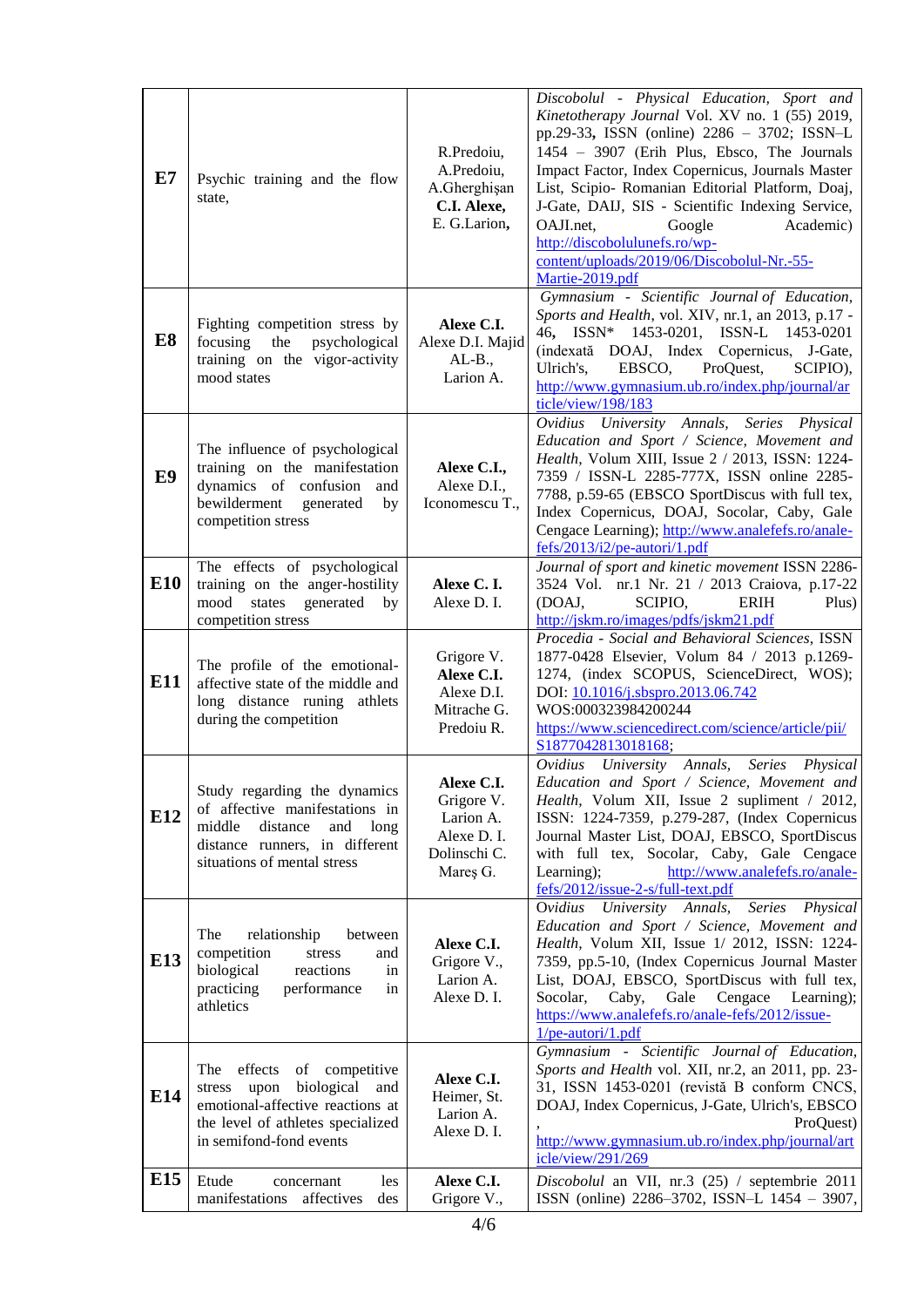|     | athlètes<br>des<br>spécialistes<br>de demi-fond<br>épreuves<br>en<br>situations<br>de<br>de<br>stress<br>compétition, | Alexe D. I.                               | pp.5-12 (Index Copernicus, SCIPIO, EBSCO,<br>$DOAJ$ :<br>http://www.unefs.ro/discobolulmagazine/extenso/2<br>011/Discobolul 3 2011 extenso.pdf;                                                                                                                                                                                                                                       |
|-----|-----------------------------------------------------------------------------------------------------------------------|-------------------------------------------|---------------------------------------------------------------------------------------------------------------------------------------------------------------------------------------------------------------------------------------------------------------------------------------------------------------------------------------------------------------------------------------|
| E16 | Study upon Motivation Sport<br><b>Performance Practicing</b>                                                          | Grigore V.,<br>Alexe D. I.<br>Alexe C. I. | Buletin of the Transilvania University of Brasov",<br>vol. 4 (53) Series VIII Art - Sport, no.1/2011,<br>2066-7736 (CD), Index<br><b>EBSCO</b><br><b>ISSN</b><br>$(http://www.ebscobost.com/titleLists/a9h-$<br>subject.xls $);$                                                                                                                                                      |
| E17 | Comparative analysis of the<br>start reaction times in sprint or<br>hurdles events in various age<br>groups           | Alexe D. I.,<br>Rata G.<br>Alexe C.I.     | Ovidius University Annals, Series Physical<br>Education and Sport / Science, Movement and<br><i>Health</i> , Volum X 2010, Issue 2 Supliment, ISSN:<br>1224-7359, pp.396-399, revista <b>B</b> + indexată:<br>Index Copernicus Journal Master List, DOAJ,<br>Socolar, EBSCO, SportDiscus with full text<br>http://www.analefefs.ro/anale-fefs/2010/issue-2-<br>supplement/files/1.pdf |

 $\mathbf{r}$ 

| $\mathbf{F}$ |                | Publicații în extenso, apărute în lucrări ale principalelor conferințe internaționale de<br>specialitate                                                                                                                      |                                                         |                                                                                                                                                                                                                           |  |
|--------------|----------------|-------------------------------------------------------------------------------------------------------------------------------------------------------------------------------------------------------------------------------|---------------------------------------------------------|---------------------------------------------------------------------------------------------------------------------------------------------------------------------------------------------------------------------------|--|
|              | Nr.crt.        | <b>Titlul lucrării</b>                                                                                                                                                                                                        | <b>Autorii</b>                                          | Date identificare                                                                                                                                                                                                         |  |
|              | F1             | Relația stres competițional -<br>reacții biologice - experiență în<br>atletismului<br>practicarea<br>de<br>performanță,                                                                                                       | Grigore V.,<br>Alexe C.I.,<br>Alexe D. I.,              | în volum - Conferința Științifică Internațională<br>"Noi evoluții educaționale sportive, manageriale,<br>kinetoterapeutice și de timp liber în context<br>european", 25 martie 2011, Brașov, p.112-117,<br>ISSN 2065-6483 |  |
|              | F2             | Relationship between cerebral<br>hemisphere dominance and the<br>maximum<br>amplitude<br>of<br>postural oscillations related to<br>balance manifestation in 11-13<br>years old children,                                      | Alexe D. I.<br>Grigore V.<br>Dolinschi C.<br>Alexe C.I. | Buletin Științific Seria Educație fizică și sport,<br>nr.14 (1/2010), pp.70-74, ISSN 1453-1194 (Index<br>Copernicus);                                                                                                     |  |
|              | F3             | regarding<br>Aspects<br>the<br>psychological trening of the<br>C.S. Știința Bacău mid-distance<br>runners during the competitive<br>year of 2009                                                                              | Alexe D. I.<br>Alexe C.I.                               | Medicină sportivă - Journal of Romanian Sports<br>Medicine Society, Supliment nr.2/2009, p.230-<br>232, ISSN 1841-0162;                                                                                                   |  |
|              | F <sub>4</sub> | Analiza<br>descriptivă<br>a<br>manifestării<br>echilibrului<br>la<br>atleții de vârstă pubertară                                                                                                                              | Alexe D. I.<br>Dolinschi C.<br>Alexe C.I.               | Conferința<br>internațională<br>volum -<br>de<br>în<br>comunicări științifice "Performanță umană din<br>perspectiva olimpică" ANEFS București, 21 iunie<br>2008, ISBN 978-606-521-029-5                                   |  |
|              | F5             | Analiza<br>reacției<br>la<br>start<br>înregistrată în probele<br>de<br>sprint/garduri,<br>$\mathbf{\hat{m}}$<br>cadrul<br>Campionatelor Naționale de<br>Atletism, juniori categoria a - II<br>- a, teren acoperit, Bacău 2008 | Alexe D. I.<br>Alexe C.I.                               | Analele Universității Ovidius Constanța, Seria<br>Educație fizică și Sport, Volum VIII, Seria VIII,<br>Partea I, 2008, CD cu ISSN 1 224 - 7359, volum<br>II, pagină de început 5                                          |  |
|              | <b>F6</b>      | Implicarea<br>și, "monopolul"<br>anumitor națiuni în organizarea<br>marilor competiții de atletism.<br>România?",                                                                                                             | Alexe D. I.<br>Alexe C.I.<br>Macovei M.<br>Ciocan C.    | Gymnasium - Scientific Journal of Education,<br>Sports and Health, nr. 11 an VIII/2007, Bacău,<br>ISSN 1453-0201, pagină de început 46                                                                                    |  |
|              | F7             | Aspecte privind<br>orientarea<br>pregătirii semifondiștilor de la<br>C.S. Știința Bacău în anul<br>competitional 2006                                                                                                         | Alexe D. I.<br>Soflău C.I.                              | Analele Universității Ovidius, Constanța, Seria<br>Educație fizică și Sport, Mai 2007, ISSN 1224 -<br>7359, pagină de început 247                                                                                         |  |
|              | F8             | Aspecte privind manifestarea<br>ostilității la sportivi practicanți<br>ai handbalului de performanță,                                                                                                                         | Alexe D. I.<br>L.Sacară,<br>C.I. Şoflău                 | Revista de specialitate Gymnasium - Scientific<br>Journal of Education, Sports and Health, Anul<br>VII, nr.8, 2006, ISSN 1453-0201, pagină de<br>început 86                                                               |  |
|              | F9             | Evaluarea stimei de sine la<br>studenții din cadrul Facultății                                                                                                                                                                | L. Sacară,<br>D. I.Alexe                                | Gymnasium - Scientific Journal of Education,<br>Sports and Health Anul VII, nr.9, 2006, ISSN                                                                                                                              |  |